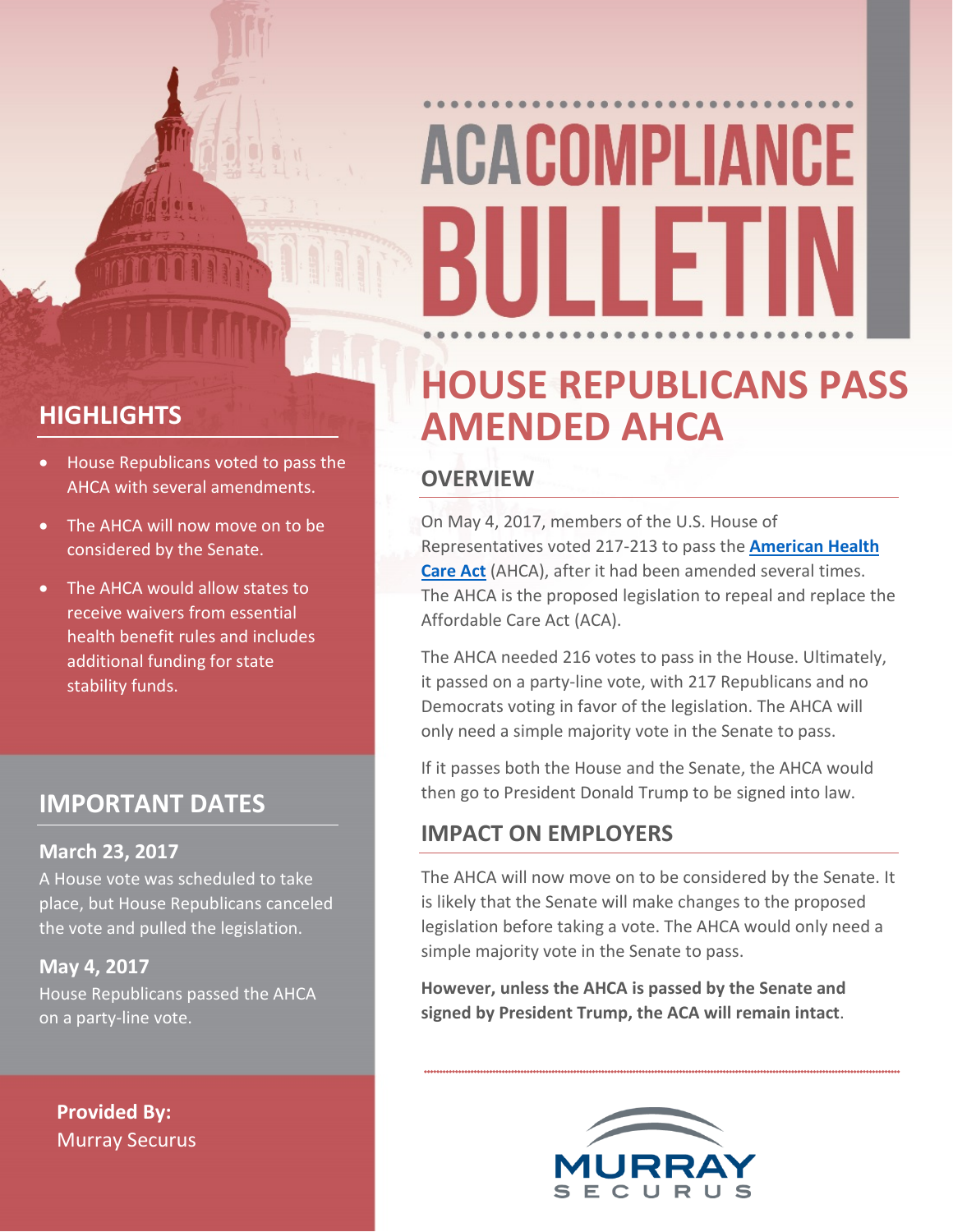### **Legislative Process**

The AHCA is budget reconciliation legislation, so it cannot fully repeal the ACA. Instead it is limited to addressing ACA provisions that directly relate to budgetary issues—specifically, federal spending and taxation. A full repeal of the ACA must be introduced as a separate bill that would require 60 votes in the Senate to pass.

Since the AHCA was introduced, it has been amended several times. To address concerns raised by both Democrats and fellow Republicans, the House Republican leadership released [amendments](https://rules.house.gov/sites/republicans.rules.house.gov/files/115/PDF/115-AHCA-SxS-MNGR-Policy.pdf) to the legislation on March 20, 2017, followed by a second set of [amendments](https://rules.house.gov/sites/republicans.rules.house.gov/files/115/115-AHCA-SxS-Policy2ndDegree.pdf) on March 23, 2017. On March 23, 2017, House leadership withdrew the AHCA before taking a vote. After the withdrawal, Republicans made additional [amendments](http://docs.house.gov/billsthisweek/20170424/MacArthur%20Amendment.pdf) (the MacArthur amendments) to the AHCA, followed by a separate corrective [amendment.](https://rules.house.gov/sites/republicans.rules.house.gov/files/115/OMNI/Upton%20Amendment.pdf) A new House vote was scheduled for May 4, 2017, which resulted in a 217 to 213 vote to pass the AHCA.

The AHCA will now move on to be considered by the Senate. It is likely that the Senate will make changes to the proposed legislation before taking a vote. The AHCA would only need a simple majority vote in the Senate to pass. **However, unless the AHCA is passed by the Senate and signed by President Trump, the ACA will remain intact**.

### **ACA Provisions Not Impacted**

The majority of the ACA would not be affected by the AHCA. The MacArthur amendments specifically maintain most of the ACA's market reforms. For example, the following key ACA provisions would remain in place:

- Cost-sharing limits on essential health benefits (EHBs) for non-grandfathered plans (currently \$7,150 for self-only coverage and \$14,300 for family coverage)
- $\triangledown$  Prohibition on lifetime and annual limits for EHBs
- $\vee$  Requirements to cover pre-existing conditions
- Coverage for adult children up to age 26
- Guaranteed availability and renewability of coverage
- Nondiscrimination rules (on the basis of race, nationality, disability, age or sex)
- Prohibition on health status underwriting

Age rating restrictions would also continue to apply, with the age ratio limit being revised to 5:1 (instead of 3:1), and states would be allowed to set their own limits. The MacArthur amendments also reinstate EHBs as the federal standard, eliminating a prior controversial amendment to the AHCA, although states may obtain waivers from these rules.

This ACA Compliance Bulletin is not intended to be exhaustive nor should any discussion or opinions be construed as legal 2 advice. Readers should contact legal counsel for legal advice.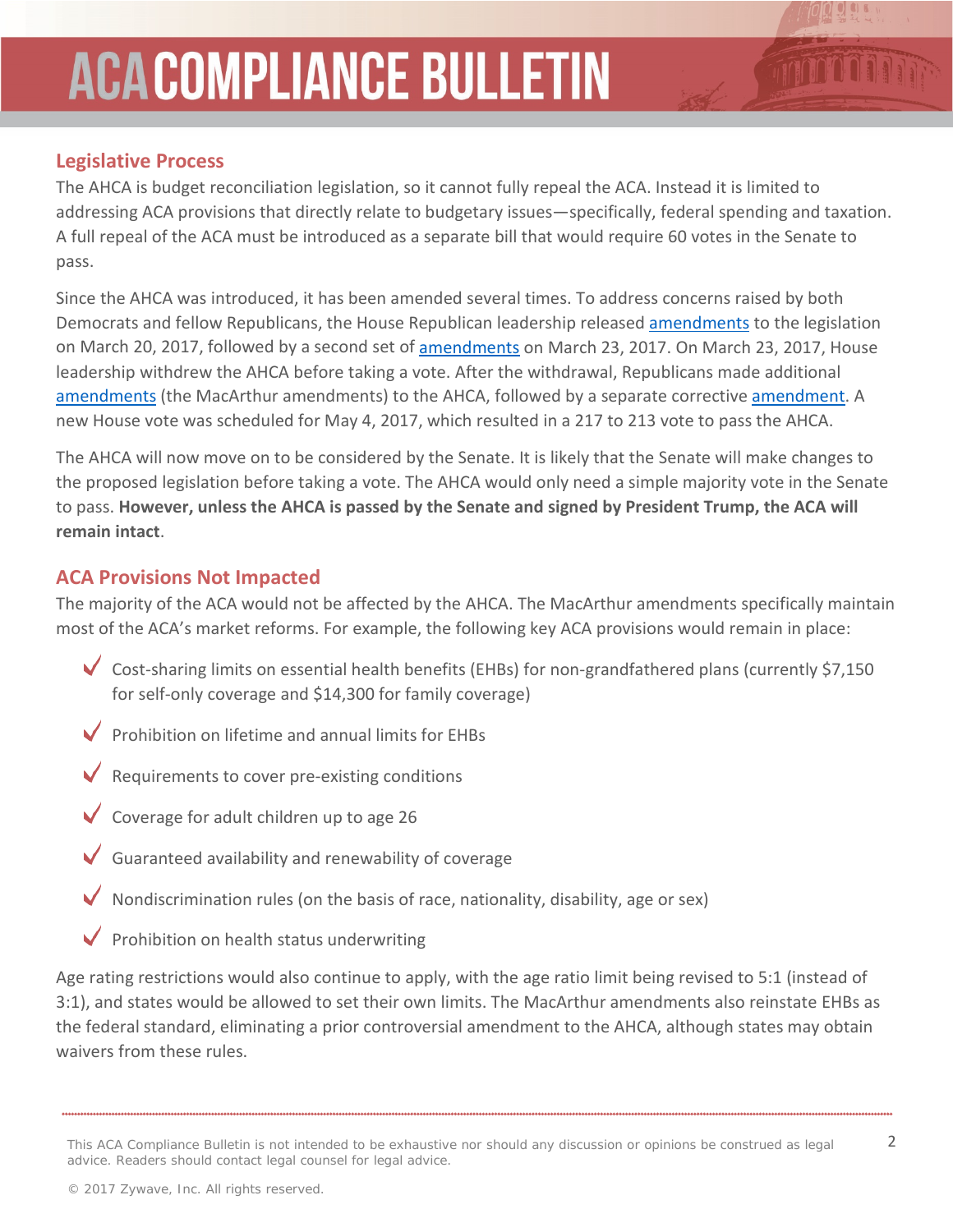### **Repealing the Employer and Individual Mandates**

The ACA imposes both an employer and individual mandate. The AHCA would **reduce the penalties imposed under these provisions to zero** beginning in 2016, effectively repealing both mandates (although they would technically still exist).

However, beginning with open enrollment for 2019, the AHCA would allow issuers to add a **30 percent lateenrollment surcharge** to the premium cost for any applicants that had a lapse in coverage for greater than 63 days during the previous 12 months. The late-enrollment surcharge would be discontinued after 12 months.

### **Replacing Health Insurance Subsidies with Tax Credits**

The ACA currently offers federal subsidies in the form of premium tax credits and cost-sharing reductions to certain low-income individuals who purchase coverage through the Exchanges. The AHCA would repeal both of these subsidies, effective in 2020, and replace them with a portable, monthly tax credit for all individuals that could be used to purchase individual health insurance coverage.

The AHCA would also repeal the ACA's small business tax credit beginning in 2020. In addition, under the AHCA, between 2018 and 2020, the small business tax credit generally would not be available with respect to a qualified health plan that provides coverage relating to elective abortions.

### **State Waivers**

The MacArthur amendments include an option for states to obtain limited waivers from certain federal standards, in an effort to lower premiums and expand the number of insured. Under this option, states could apply for waivers from the ACA's **EHB requirement** and **community rating rules**, except that states could not allow rating based on:

- Gender;
- $\blacktriangledown$  Age (except for reductions in the 5:1 ratio already included by the AHCA); or
- $\blacktriangledown$  Health status (unless the state established a high-risk pool or is participating in a federal high-risk pool).

To receive the waiver, states would need to attest that the purpose of the waiver is to reduce premium costs, increase the number of individuals with health coverage or advance another benefit to the public interest in the state (including guaranteed coverage for individuals with pre-existing condition exclusions).

### **State Stability Fund**

The last set of corrective amendments to the AHCA establishes a Patient and State Stability Fund for 2018 through 2023. This fund is intended to provide an additional \$8 billion to states that have applied for, and been granted, a waiver from community rating, as specified by the MacArthur amendments.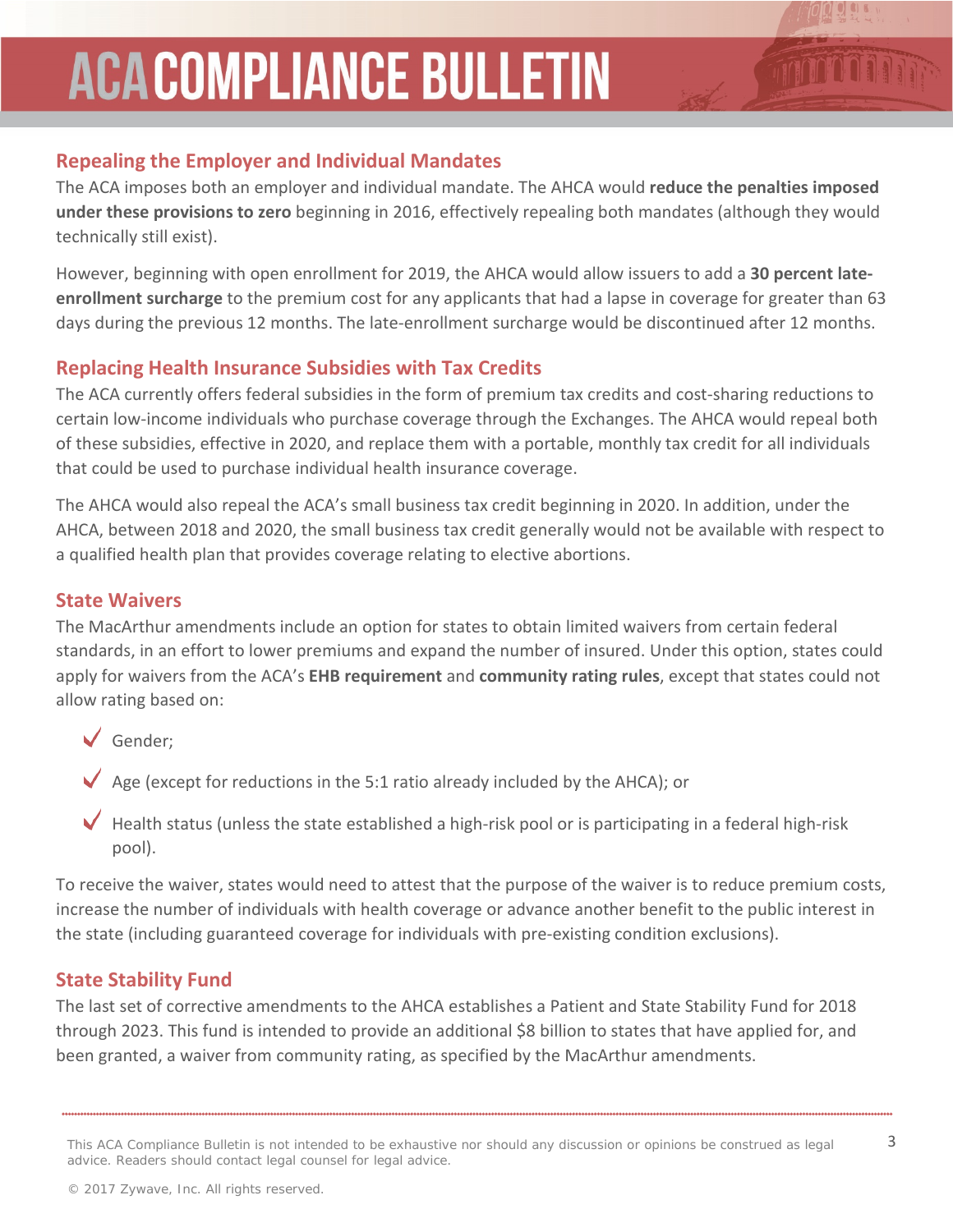The funds would be required to be used in "providing assistance to reduce premiums or other out-of-pocket costs" of individuals who may be subject to an increase in their monthly premium rates because they:

- Reside in a state with an approved waiver;
- Have a pre-existing condition;
- Are also uninsured because they have not maintained continuous coverage; and
- Purchase health care in the individual market.

### **Enhancements to Health Savings Accounts (HSAs)**

HSAs are tax-advantaged savings accounts tied to a high deductible health plan (HDHP), which can be used to pay for certain medical expenses. To incentivize use of HSAs, the AHCA would:

- **Increase the maximum HSA contribution limit**: The HSA contribution limit for 2017 is \$3,400 for selfonly coverage and \$6,750 for family coverage. Beginning in 2018, the AHCA would allow HSA contributions up to the maximum out-of-pocket limits allowed by law (at least \$6,550 for self-only coverage and \$13,100 for family coverage).
- **Allow both spouses to make catch-up contributions to the same HSA**: The AHCA would allow both spouses of a married couple to make catch-up contributions to one HSA, beginning in 2018, if both spouses are eligible for catch-up contributions and either has family coverage.
- **Address expenses incurred prior to establishment of an HSA**: Under the AHCA, starting in 2018, if an HSA is established within 60 days after an individual's HDHP coverage begins, the HSA funds would be able to be used to pay for expenses incurred starting on the date the HDHP coverage began.

### **Relief from ACA Tax Changes**

The AHCA would provide relief from many of the ACA's tax provisions. The amendments made to the AHCA accelerated this relief by one year for most provisions, moving the effective dates for repeal up to 2017. The affected tax provisions include the following:

- **Cadillac tax:** The ACA imposes a 40 percent excise tax on high cost employer-sponsored health coverage, effective in 2020. The AHCA would change the effective date of the tax, so that it would apply only for taxable periods beginning after Dec. 31, 2025.
- **Restrictions on using HSAs for over-the-counter (OTC) medications:** The ACA prohibits taxpayers from using certain tax-advantaged HSAs to help pay for OTC medications. The AHCA would allow these accounts to be used for OTC purchases, beginning in 2017.

This ACA Compliance Bulletin is not intended to be exhaustive nor should any discussion or opinions be construed as legal  $4$ advice. Readers should contact legal counsel for legal advice.